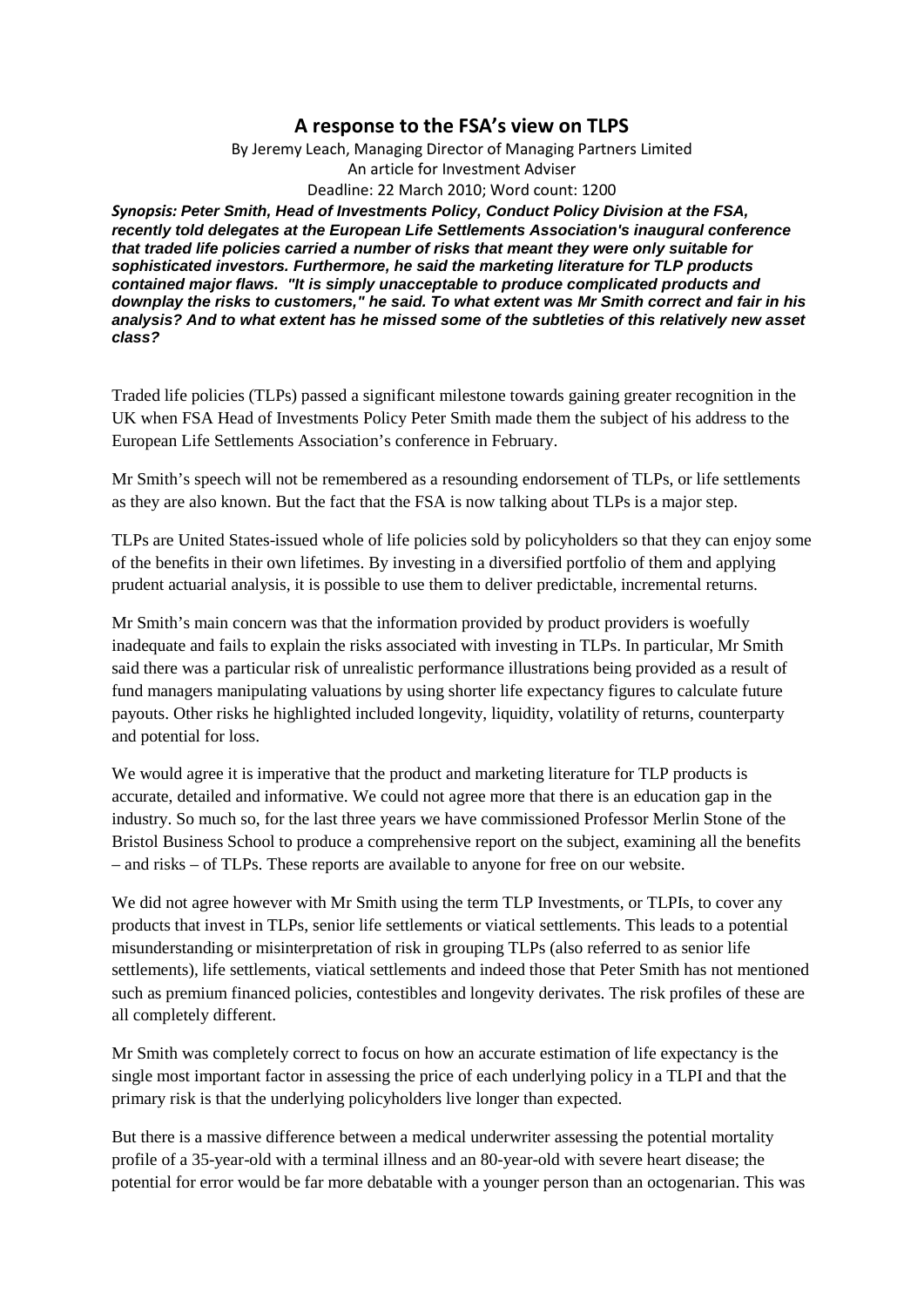illustrated in the 1980s when the viaticals market failed to give investors the returns they expected. Viaticals are policies sold on lives assured that have terminal illnesses. This market grew exponentially during the AIDS crisis but medical advances meant that many HIV-positive sufferers who sold their policies lived beyond the expectations factored into the sale prices.

Common sense would tell us that to acquire a portfolio of more elderly lives will significantly reduce mortality (or longevity) risk: the older a sample of lives becomes, the more accurate the Life Expectancies (LEs) are likely to be.

To smooth out returns, the manager of a TLP fund must produce a valuation basis that equitably unwinds an absolute return over a variable period, and plan for the future premiums that must be paid until a maturity occurs. When a policy is purchased by a fund, the LEs based on medical evidence should be extended each month to factor in improving mortality generally. This should be done with reference to the US population mortality table - the Valuation Basic Tables (VBT) - that is republished every seven years. An ongoing re-assessment of LEs ensures that there are no spikes or troughs in performance and that the present fund value represents the true value of the underlying policies held at that time. While it is important not to underrate longevity risk, it is not impossible to determine mortality.

Mr Smith pointed out that with sufficient diversification in a TLP fund and accurate actuarial calculations on longevity, volatility in terms of performance should be low. However, he said, experience has shown that there is a real risk of a lack of diversification of policies. He also said that despite the size of the US traded-life policy market, as a tradable asset class the underlying investments are rather illiquid due to their specialised nature.

There are potential liquidity risks (as there are, and to an even greater degree, with many other assets, such as commercial property for instance) but that in itself is not a reason for avoiding such asset classes. It simply highlights the need to assess any fund's management of this risk.

As with structured products, Mr Smith said, there is an equivalent counterparty risk if the insurance company becomes insolvent and is unable to meet the death benefit claims. This is correct. There is, however, arguably far less counterparty risk in a life settlement fund compared to a structured product – or even many bond funds.

Firstly, all US life assurance in issuance has to be fully reinsured. Thus there would need to be a failure of both the underlying insurer and the re-insurer for a problem to exist, and then there are State guarantee schemes to provide further protection. Thus, this risk is far less than in most, if not all, structured products. This risk can be managed by only purchasing policies where the underlying insurer is of a high credit rating and ensuring that there is considerable diversification within the Fund across many insurers.

One point that Mr Smith did not identify, which is possibly the most significant risk factor of them all, is that TPLIs are United States issued life insurance policies and are therefore a dollar-based asset. IFAs should make sure that a product has a disciplined hedging strategy to deal with this.

In summary, we would lay down a six-point check list for IFAs. They should avoid:

1. Higher risk funds that invest in viaticals, contestables or other type of life settlement where longevity risk is much harder to manage